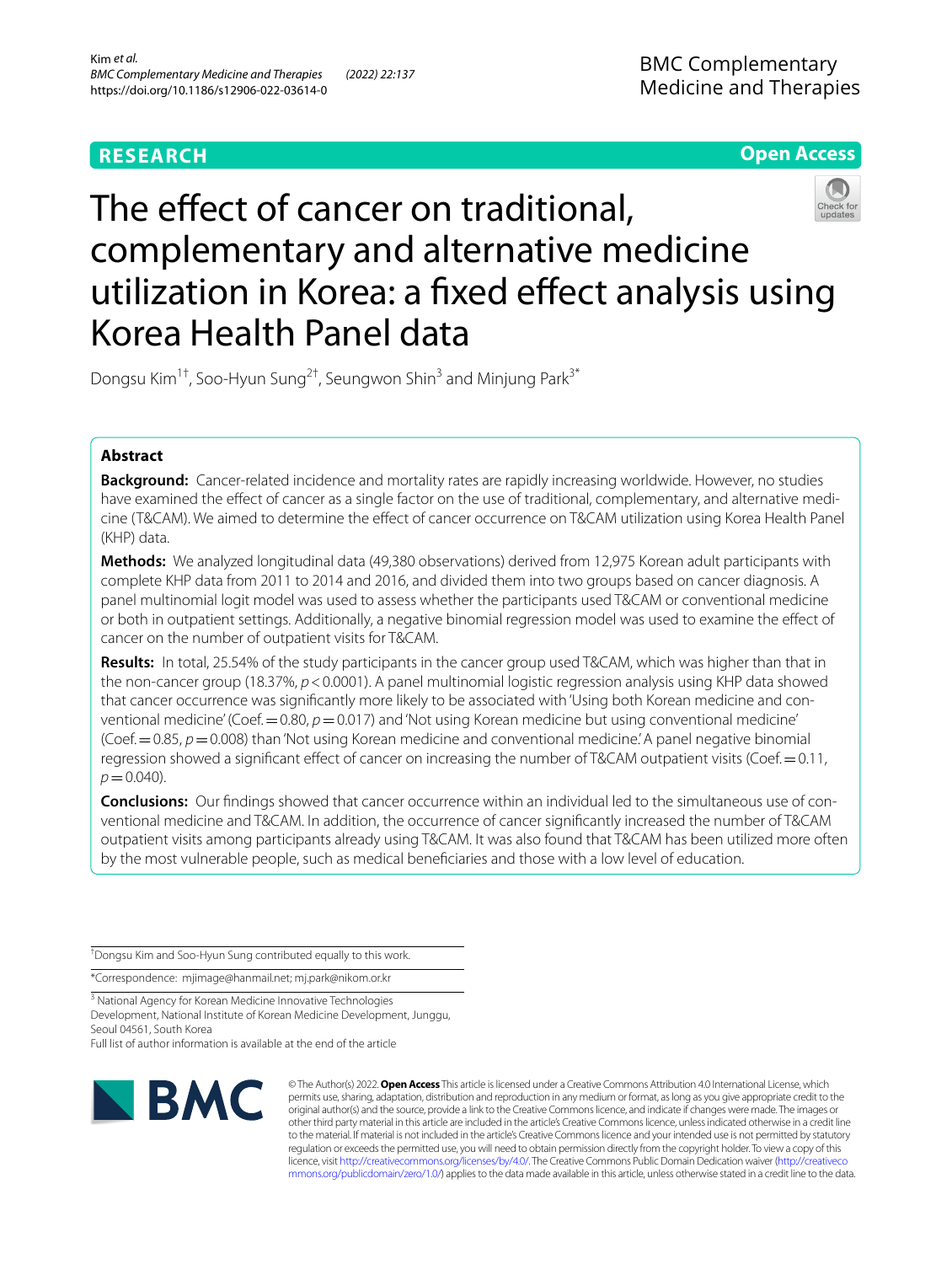**Keywords:** Traditional & Complementary and Alternative Medicine, Traditional Korean Medicine, Korea Health Panel, Cancer occurrence

# **Background**

Cancer is a chronic health condition, and the incidence rate of cancer and cancer-related mortality rates are rapidly increasing globally [\[1](#page-7-0)]. It was estimated that 18.1 million new cases of cancer and 9.6 million cancer-related deaths occurred worldwide in  $2018$  [\[2](#page-7-1)]. The principal strategies of cancer treatment include surgical resection, radiotherapy, and chemotherapy [[1](#page-7-0)]; however, increasing numbers of patients with cancer have been choosing traditional, complementary, and alternative medicine (T&CAM). T&CAM is not considered a type of conventional medicine and is based on the methods that diferent cultures use for prevention and treatment of diseases [[3–](#page-7-2)[5\]](#page-7-3). In a systematic review of 148 studies published in 18 countries, the prevalence of T&CAM use was approximately 40% [\[6\]](#page-7-4).

T&CAM practitioners in East Asian countries [\[1](#page-7-0), [7\]](#page-8-0), using traditional Chinese medicine, Kampo medicine, or traditional Korean medicine, have attempted to compensate for drawbacks in conventional medicine through increasing patients' self-defense mechanisms [\[8](#page-8-1)]. This includes controlling cancer-related symptoms [\[9](#page-8-2), [10\]](#page-8-3), improving quality of life (QOL), or preventing tumor metastasis [\[11](#page-8-4)] using herbal medicine, acupuncture, moxibustion, or qi-gong [[9–](#page-8-2)[12\]](#page-8-5).

Several studies have investigated the current status of or related factors in the use of T&CAM in cancer treatment. Berretta et al. conducted a multi-center survey in Italy and reported that 50% of 468 patients with cancer had used T&CAM [[13\]](#page-8-6). A cohort study involving prostate cancer survivors analyzed the socio-demographic, clinical, health-related quality-of-life (HRQOL), and/ or psychological factors related to their use of T&CAM therapies [\[14\]](#page-8-7). Jones et al. [\[15](#page-8-8)] undertook a literature review to determine the clinical, psychological, socioeconomic, or cultural factors that contributed to use of T&CAM by a patient with cancer in Australia. Two cross-sectional studies undertaken in the United States and in South Korea reported that the patients' positive attitudes toward T&CAM infuenced their use of this methodology [\[16](#page-8-9), [17\]](#page-8-10).

However, no studies have yet examined the causal relationship between cancer occurrence and T&CAM utilization. Although randomized controlled trials are viewed as the gold standard to confrm causal relationship, this design may not be feasible to investigate the pure efect of an intervention. Quasi-experimental design can be a solution, using several econometric techniques like Regression Discontinuity (RD), Diference-in-dif-ference (DiD), and Fixed-Effects Model (FE) [[18](#page-8-11)]. This study aimed to determine the efect of cancer occurrence on T&CAM utilization based on a fxed efect model approach using Korea Health Panel (KHP) data.

# **Methods**

## **Data source**

KHP data are collected from both the Korea Institute for Health and Social Afairs (KIHASA) and the Korean National Health Insurance Service. KHP data is panel type data relying on an initial random sample of households or individuals which is randomly selected and subsequently followed over time [[19](#page-8-12)]. Refecting both the cross-sectional (between individuals) and timeseries elements, panel data are also referred to as 'cross-sectional time-series' data. A KHP data sample was selected from 2005 Korean Population and Housing Census data using region stratifcation variables and have been tracked annually since 2008. KHP data reports the medical utilization of inpatient, outpatient, and emergency departments, and it is provided through data fles on the use of medical care, household information, household members' information, and additional investigation.

For this study, we used data from KHP beta version 1.5.1 [\[16\]](#page-8-9). We combined KHP data by year to conduct panel analysis and household, household members', and outpatient medical service usage along with additional investigation fles were reorganized and merged to create the fnal dataset. Year-by-year data were available for a period of fve years (2011, 2012, 2013, 2014, and 2016). Data for other years were excluded because the Euro-Qol-5 Dimension (EQ-5D) variable was unavailable.

## **Sample selection**

The total number of observations in the five-year KHP data was 70,852. First, we narrowed our target sample to those aged 20 years and older, as this age group was considered capable of making their own decisions in terms of whether they should use conventional medicine or T&CAM. Therefore, we excluded participants under the age of 20 (15,326 observations) from the fve-year KHP data. Second, participants who answered "I don't know" or those who did not answer any question (6,146 observations) were excluded. Finally, 49,380 observations (12,975 participants) were included in this study. Of these, 2,999 observations (1,044 participants) reported that they had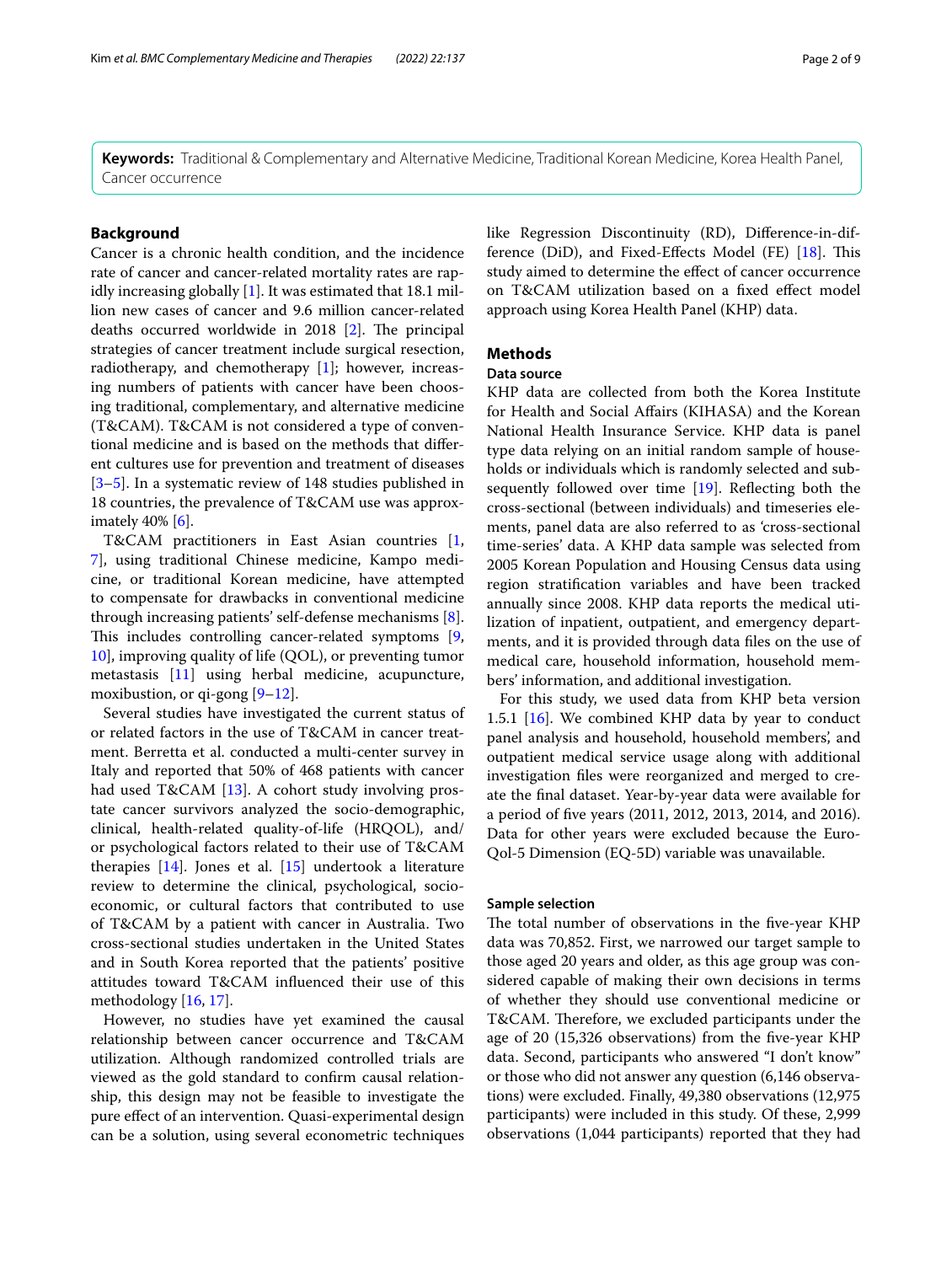been diagnosed with cancer and 46,381 observations (11,931 participants) reported that they had no diagnosis of cancer.

# **Variables**

# *Dependent variables*

To investigate the efect of cancer on T&CAM use, we analyzed outpatient utilization pattern and the number of T&CAM outpatient visits. Outpatient utilization pattern is analyzed over a past 12-month period is categorized into four types: 'Using both Korean medicine and conventional medicine', 'Not using Korean medicine but using conventional medicine', 'Not using conventional medicine but using Korean medicine', 'Neither using Korean medicine nor conventional medicine'. The number of T&CAM outpatient visits was then calculated using the sum of the number of visits over 12 months.

## *Explanatory variable*

The explanatory variable in this study was whether a participant had been diagnosed with cancer or not. When a participant was asked whether he/she had a chronic disease and the participant indicated that he/she had a neoplasm (Korean Standard Classifcation of Diseases code number: C00-D48), the participant was considered to have cancer for the year in which he/she provided the response.

## *Covariates*

Andersen proposed an initial behavioral model to assess how predisposing characteristics, enabling resources, and needs infuence the use of health services [\[20](#page-8-13)]. Predisposing variables included age, education, and area of residence. Sex, as a time-invariant demographic variable, was not included as it was omitted during the fxed model analysis. The residential areas were divided into rural and urban areas. Urban areas included eight metropolitan cities, and rural areas included nine provinces. Enabling variables included household income (adjusted according to the number of household members) and the type of medical health coverage. Needs factors included specifc chronic disease (musculoskeletal, neurological, circulatory, and respiratory diseases) and QOL (EQ-5D). EQ-5D is one of the validated scales to measure QOL, which contains 5 health-related dimensions (mobility, self-care, usual activities, pain/discomfort, and anxiety/depression). Each item can be assessed by 3 levels of responses (no problem, some problems, and extreme problems) [[21\]](#page-8-14). The composite index of EQ-5D were calculated with South Korean population-based preference weights [\[21](#page-8-14)]. As EQ-5D is considered one of the need factors, we used previous year's EQ-5D value.

## **Analysis**

To analyze participants' characteristics, we frst pooled all the years of the data and conducted a descriptive analysis for each variable. For each variable, the dependent variables such as the outpatient utilization pattern and the number of T&CAM outpatient visits were analyzed. Moreover, the distribution of cancer occurrence, the main explanatory variable, was also presented. All the continuous variables were analyzed using t-test or analysis of variance (ANOVA) test, while nominal variables were analyzed using chi-square test.

We conducted multivariate regression analyses to determine whether cancer occurrence had an efect on the use of T&CAM and how many times T&CAM was used. Panel analysis was performed according to the characteristics of the repeated measured data, which was used to overcome the endogenous problem caused by the correlation between unobserved individual characteristics and health care utilization [[22\]](#page-8-15). It is known that panel analysis mainly uses a fxed-efect model and a randomeffect model. These models are differentiated according to how unobserved individual characteristics are addressed within the error term  $[23, 24]$  $[23, 24]$  $[23, 24]$  $[23, 24]$  $[23, 24]$ . The fixed-effect model deletes the diferences between individuals while removing unobserved characteristics  $[24]$  $[24]$ . Therefore, it only targets diferences within the same individual unit. However, the random-efect model addresses unobserved diferences between individuals as a probability which has a distribution, rather than deleting them [\[24\]](#page-8-17). For this study, we used a fxed-efect model to examine the efect of cancer occurrence on the use of T&CAM, whereas other demographics, which were either observed or not, were controlled by using within-individual variation.

We employed two models for the analysis based on the characteristics of the dependent variables. First, we used a panel multinomial logit model to determine whether the participants used T&CAM, conventional medicine, or both in outpatient settings. A logit model is used to determine discrete distributions through answering "Yes" or "No". However, if there were more than three selectable items for the dependent variable, a multinomial logistic regression analysis was used. We organized the dependent variables into four types based on the outpatient utilization pattern, which are 'Using both Korean medicine and conventional medicine', 'Not using Korean medicine but using conventional medicine', 'Not using conventional medicine but using Korean medicine', 'Neither using Korean medicine nor conventional medicine'. Second, a negative binomial regression model was used to examine the efect of T&CAM on the number of outpatient visits. A negative binomial model is used to resolve issues concerning the overdispersion of Poisson regression analysis, which also considers the number of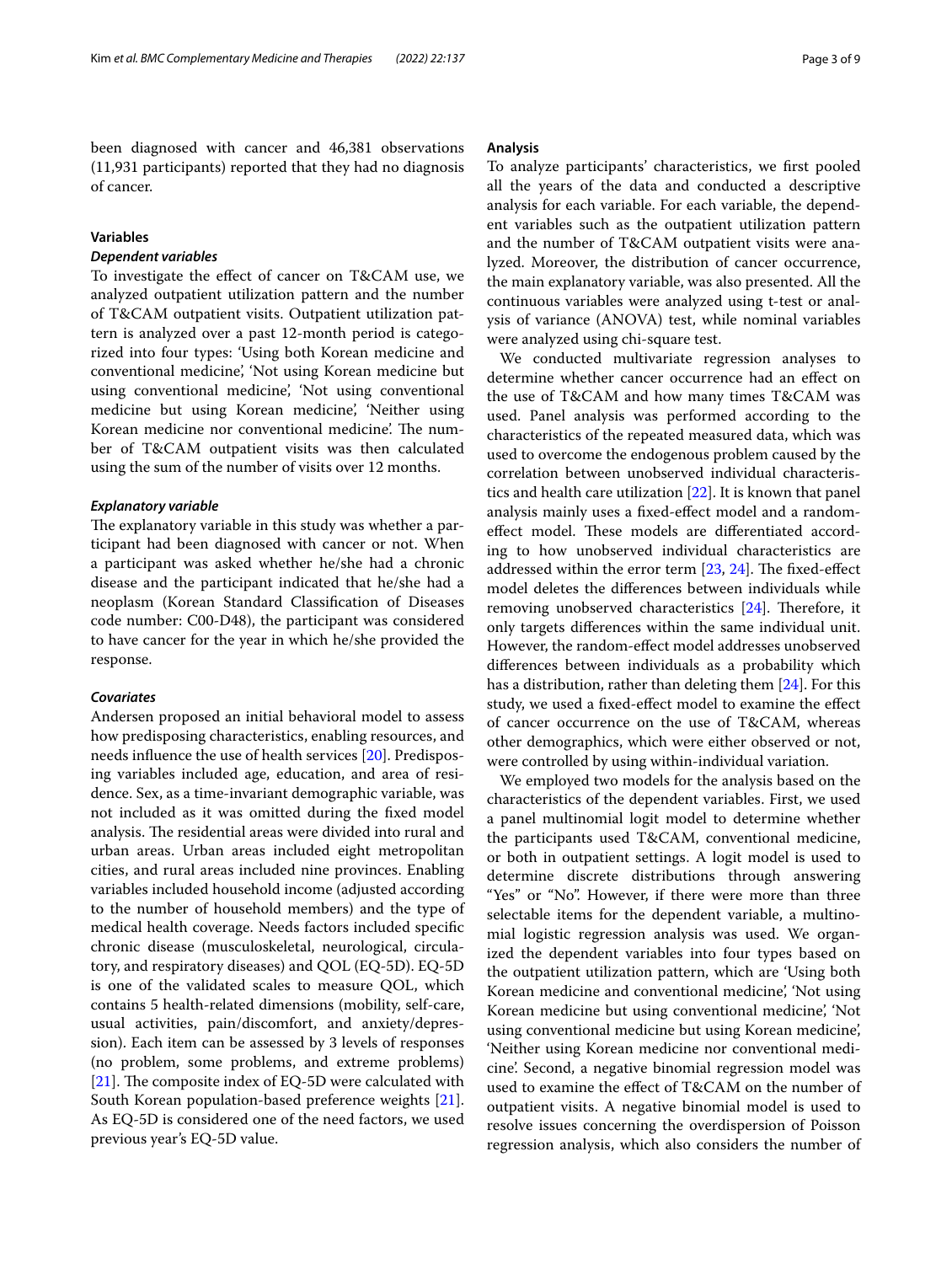| Year              | 2011<br>$(n=11,109)$ |       | 2012<br>$(n=10,443)$ |       | 2013<br>$(n=9,796)$ |       | 2014<br>$(n=9,316)$ |       | 2016<br>$(n=8,716)$ |               | Total number of<br>participants<br>$(n=49,380)$ |       |
|-------------------|----------------------|-------|----------------------|-------|---------------------|-------|---------------------|-------|---------------------|---------------|-------------------------------------------------|-------|
| Participants      | n                    | %     | n                    | %     | n                   | $\%$  | n                   | %     | n                   | $\frac{0}{0}$ | n                                               | %     |
| Cancer occurrence |                      |       |                      |       |                     |       |                     |       |                     |               |                                                 |       |
| Yes               | 613                  | 5.52  | 605                  | 5.79  | 623                 | 6.36  | 600                 | 6.44  | 558                 | 6.40          | 2,999                                           | 6.07  |
| No                | 10.496               | 94.48 | 9,838                | 94.21 | 9,173               | 93.64 | 8.716               | 93.56 | 8,158               | 93.60         | 46,381                                          | 93.93 |

<span id="page-3-0"></span>**Table 1** Number of participants and cancer occurrence by year

occurrences. All analyses were conducted using the Stata software (Stata SE, version 17.0 Stata Corp, College Station, TX, USA). The significance level for the verification of the hypotheses was set at 0.05.

# **Results**

# **Demographics**

The baseline characteristics of the study participants according to the occurrence of cancer are presented in Tables [1](#page-3-0) and [2.](#page-4-0) Cancer observations comprised 6.07% of the total observations (Table [1\)](#page-3-0). Of these, 25.54% used T&CAM, which was signifcantly higher than the number of participants without cancer who used T&CAM (18.37%)  $(P<0.0001)$ . The average number of times a participant with cancer used T&CAM was 2.86 times, which was signifcantly higher than that of participants without cancer who used T&CAM (1.94) ( $p < 0.0001$ ). Of the participants who used conventional medicine, 21.56% also used T&CAM; however, there was a signifcantly lower percentage of participants (3.56%) who used only T&CAM (and no conventional medicine) (Table [2\)](#page-4-0).

## **The efect of cancer occurrence on the use of T&CAM**

Table [3](#page-5-0) shows the effect of cancer occurrence on the use of T&CAM in terms of panel multinomial logistic regression analysis using the KHP data. Cancer occurrence was signifcantly more likely to be associated with 'Using both Korean medicine and conventional medicine' (Coef. $=0.80$ ,  $p=0.017$ ) and 'Not using Korean medicine but using conventional medicine' (Coef.  $=0.85, p=0.008$ ) than those under the category of 'Neither using Korean medicine nor conventional medicine'. However, the probability that cancer occurrence was associated more with 'Using Korean medicine and not using conventional medicine' than with 'Neither using Korean medicine nor conventional medicine' was not signifcant (Coef.=-1.05,  $p=0.381$ ). These findings indicate that the occurrence of cancer causes individual conventional outpatient use but also induces concurrent conventional outpatient use and T&CAM outpatient use.

Besides cancer occurrence, QOL (EQ-5D) has a signifcant efect on 'Using both Korean medicine and conventional medicine' (Coef.  $=1.95$ ,  $p < 0.0001$ ) and 'Not using Korean medicine but using conventional medicine' (Coef. $=1.14$ ,  $p < 0.0001$ ) than 'Neither using Korean medicine nor conventional medicine'. Certain chronic diseases have shown similar results.

# **The efect of cancer on the number of T&CAM outpatient visits**

Table [4](#page-6-0) shows the effect of cancer on the number of outpatient visits for T&CAM using a panel negative binomial regression. As a result, cancer had a signifcant efect on increasing the number of T&CAM outpatient visits (Coef.  $= 0.11$ ,  $p = 0.040$ ). In terms of the other variables, participants with medical benefts, chronic musculoskeletal or nervous system diseases, and those with high QOL showed signifcantly more frequent use of T&CAM than those with national health insurance, without specifc chronic diseases, and with low QOL. In contrast, participants with spouses and with middle school or higher education used T&CAM less frequently than those without spouses and with elementary school education.

## **Discussion**

In recent studies, the prevalence of T&CAM use for cancer treatment has been reported to range from 37 to 66%, and T&CAM is widely used as an adjuvant therapy for cancer  $[1, 6, 25-28]$  $[1, 6, 25-28]$  $[1, 6, 25-28]$  $[1, 6, 25-28]$  $[1, 6, 25-28]$  $[1, 6, 25-28]$  $[1, 6, 25-28]$ . Those studies were mainly conducted as surveys [[13](#page-8-6), [17,](#page-8-10) [26,](#page-8-20) [29](#page-8-21), [30\]](#page-8-22), literature reviews [[15,](#page-8-8) [27](#page-8-23)], and cross-sectional studies, and were concerned with T&CAM prevalence, intervention, and the type of cancer when applying T&CAM methodologies. However, as the results were derived from cross-sectional surveys of patients with cancer, none of these studies provided information concerning the efect of cancer occurrence on the use of T&CAM over time and how many times T&CAM was used.

When focusing on cancer occurrence and T&CAM use, multinomial panel logistic analysis results showed that cancer occurrence within an individual did not lead to the use of T&CAM alone, but it led to the simultaneous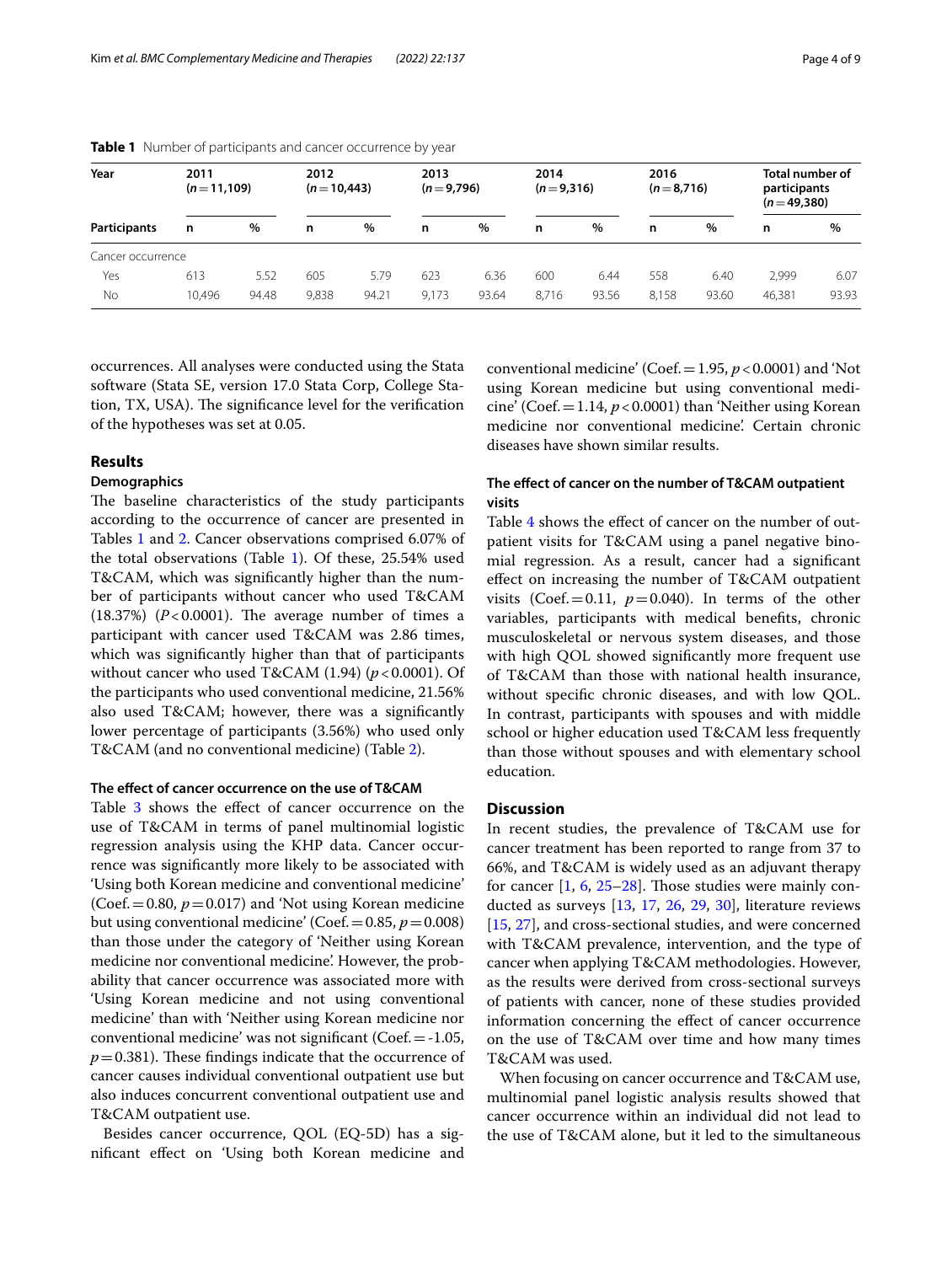# **Variables Total (***N*=**49,380) Cancer Occurrencea (% or SD) No Yes** *p***-value** T&CAM use<sup>a</sup> Nonuser 46,381 37,861 (81.63) 8,520 (18.37) <0.0001\*\*\* User 2,999 2,233 (74.46) 766 (25.54) # of T&CAM use <sup>b</sup>  $1.94 (8.29)$   $2.86 (10.70)$   $< 0.0001***$ Conventional medicine use Nonuser 7,563 7,494 (99.09) 69 (0.91) <0.0001\*\*\* User 41,817 38,887 (92.99) 2,930 (7.01) Control variable Age (Year) 52.54 (16.51) 59.41 (13.34) < 0.0001\*\*\* Education Elementary or lower and the contract of the 11,348 10,497 (92.50) 851 (7.50) (851 (7.50) (80.0001\*\*\* Middle school or high school 21,634 20,076 (92.80) 1,558 (7.20) University or higher 16,398 16,398 15,808 (96.40) 590 (3.60) Region Urban 20,087 (93.88) 1,310 (6.12) 20,087 (93.88) 20,087 (93.88) 1,310 (6.12) Rural 27,983 26,294 (93.96) 26,294 (93.96) 26,294 (93.96) Household income  $c$  (10,000 won)  $(520.15)$  722.88 (585.35)  $< 0.0001***$ Health care coverage National health insurance  $49,928$   $44,166 (94.11)$   $2,762 (5.89)$   $< 0.0001***$ Medical benefits 1,993 1,823 (91.47) 170 (8.53) special cases 67 (14.60) 459 459 592 (85.40) 67 (14.60) Chronic musculoskeletal diseases No 32,549 30,923 (95.00) 1,626 (5.00) <0.0001\*\*\* Yes 16,831 15,458 (91.84) 1,373 (8.16) Chronic neural diseases No 47,296 44,500 (94.09) 2,796 (5.91) <0.0001\*\*\* Yes 2,084 1,881 (90.26) 203 (9.74) Chronic circulatory diseases No 35,030 35,030 33,119 (94.54) 33,119 (94.54) 33,119 (94.54) 33,119 (94.54) 33,119 (94.54) Yes 14,350 13,262 (92.42) 1,088 (7.58) Chronic respiratory diseases No and the state of the 44,873 42,236 (94.12) 44,873 42,236 (94.12) 44,873 42,236 (94.12) 44,873 46.00001\*\*\* Yes 4,507 4,145 (91.97) 362 (8.03) Quality of life (EQ-5D) 0.91 (0.09) 0.89 (0.11) <0.0001\*\*\* Year 2011 11,109 10,496 (94.48) 613 (5.52) 0.013\* 2012 10,443 9,838 (94.21) 605 (5.79) 2013 9,796 9,173 (93.64) 623 (6.36) 2014 **9,316** 9,316 8,716 (93.56) 600 (6.44) 2016 8,716 8,158 (93.60 558 (6.40)

## <span id="page-4-0"></span>**Table 2** Descriptive characteristics of participants, Cancer occurrence, outpatient utilization pattern

<sup>a</sup> The results for continuous variables are based on t-tests, and nominal variables based on chi-square tests

<sup>b</sup> t-test or ANOVA used only on nominal variables

<sup>c</sup> The household income corrected by dividing it with the root of the number of household members

\* : *p*<0.05, \*\*:*p*<0.01, \*\*\*:*p*<0.001

use of conventional medicine and T&CAM. The panel negative binomial regression analysis showed that cancer occurrence had a signifcant positive efect on the number of T&CAM outpatient visits. The descriptive statistics of this study indicated that the average number of T&CAM utilization among the participants with cancer was 2.86, which was signifcantly higher than the average number of T&CAM utilization in the non-cancer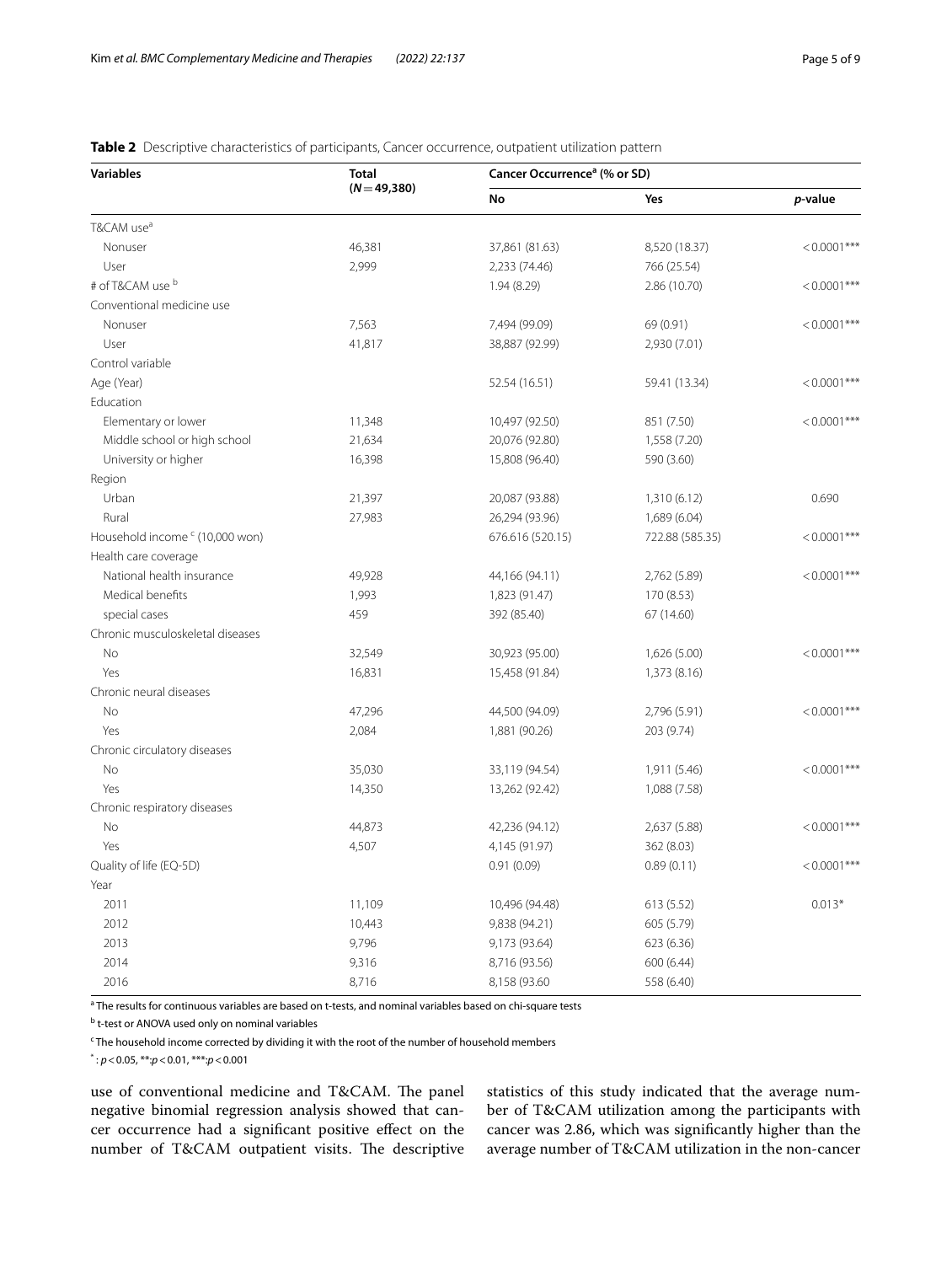# **Variables Using both Korean medicine and Not using conventional conventional medicine medicine but using Korean medicine Not Using Korean medicine but using conventional medicine Coef<sup>b</sup>** *p***-value Coef<sup>b</sup>** *p***-value Coef<sup>b</sup>** *p***-value** Explanatory variable Having cancer No (Ref) Yes 0.80 0.017\* -1.05 0.381 0.854 0.008\*\* Control variable Age (year) 0.18 0.163 0.63 0.119 -0.12 0.267 Spouse No (Ref) Yes 0.07 0.807 0.11 0.917 0.35 0.138 Education Elementary or lower (Ref) Middle school or higher 14.35 0.986 29.14 0.991 15.02 0.985 University or higher **16.73** 0.984 44.24 0.991 17.84 0.983 Region Urban (Ref) Rural -0.00 0.989 0.89 0.394 0.01 0.979 Household income <sup>c</sup> (10,000 won) -0.00 0.477 0.00 0.907 -0.00 0.315 Health care coverage National health insurance (Ref) Medical benefits  $1.05$   $0.032*$   $2.88$   $0.011*$   $0.86$  0.051 special cases -0.55 0.329 0.53 0.743 -0.20 0.702 Chronic musculo-skeletal diseases No (Ref) Yes 0.49 0.004\*\* 1.04 0.029\* 0.41 0.010\* Chronic neural diseases No (Ref) Yes 0.63 0.189 -13.19 0.991 0.65 0.160 Chronic circulatory diseases No (Ref) Yes 1.21 <0.0001\*\*\* 0.71 0.290 1.35 <0.0001\*\*\* Chronic respiratory diseases No (Ref ) Yes 0.49 0.098 1.88 0.156 0.31 0.258 Quality of life (EQ-5D) 1.95 <0.0001\*\*\* 1.54 0.414 1.14 0.018\* Year 2011(Ref) 2012 0.36 <0.0001\*\*\* 0.18 0.405 0.20 <0.0001\*\*\* 2013 0.51 <0.0001\*\*\* -0.15 0.530 0.27 <0.0001\*\*\* 2014 0.49 <0.0001\*\*\* 0.33 0.148 0.37 <0.0001\*\*\* 2016 0.48 <0.0001\*\*\* 0.15 0.573 0.40 <0.0001\*\*\* Log likelihood -11,205.353

# <span id="page-5-0"></span>**Table 3** The impact of having cancer upon the use of T&CAM based on panel multinomial logistic regression<sup>a</sup> (n=49,380)

<sup>a</sup> Neither using Korean medicine nor using conventional medicine' of dependent variable is base outcome

<sup>b</sup> Coefficient

<sup>c</sup> The household income corrected by dividing it with the root of the number of household members

\* : *p*<0.05, \*\*:*p*<0.01, \*\*\*:*p*<0.001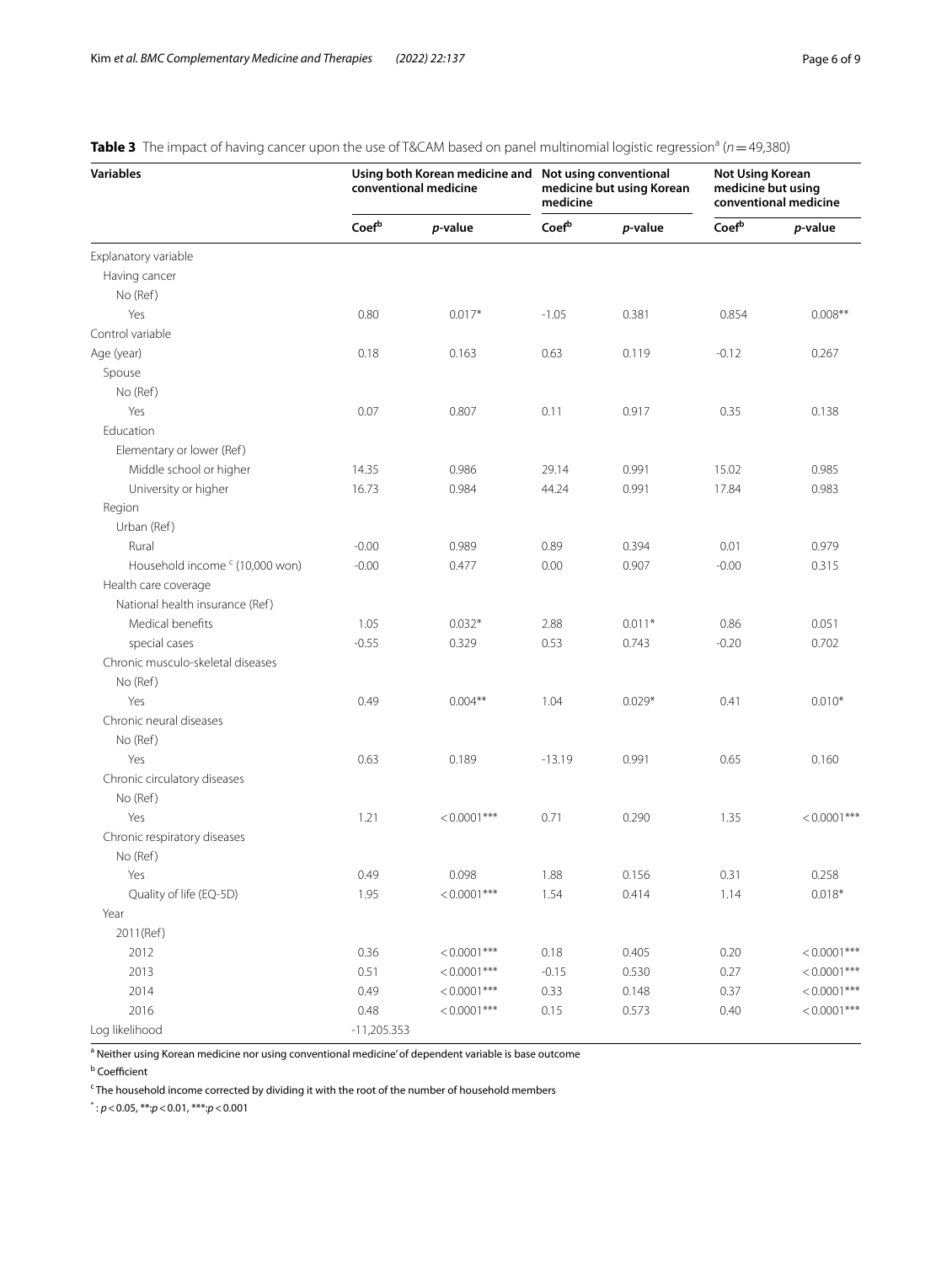| Variables                             | $Coef+$    | p-value        |
|---------------------------------------|------------|----------------|
| Explanatory variable                  |            |                |
| Having cancer                         |            |                |
| No (Ref)                              |            |                |
| Yes                                   | 0.11       | $0.040*$       |
| Control variable                      |            |                |
| Age (Year)                            | 0.01       | 0.831          |
| Spouse                                |            |                |
| No (Ref)                              |            |                |
| Yes                                   | $-0.11$    | $0.009**$      |
| Education                             |            |                |
| Elementary or lower (Ref)             |            |                |
| Middle school or high school          | $-0.11$    | $0.020*$       |
| University or higher                  | $-0.24$    | $<0.0001***$   |
| Region                                |            |                |
| Urban (Ref)                           |            |                |
| Rural                                 | 0.01       | 0.779          |
| Household income $\oint$ (10,000 won) | 0.00       | 0.132          |
| Health care coverage                  |            |                |
| National health insurance (Ref)       |            |                |
| Medical benefits                      | 0.21       | $0.008**$      |
| special cases                         | $-0.15$    | 0.217          |
| Chronic musculo-skeletal diseases     |            |                |
| No (Ref)                              |            |                |
| Yes                                   | 0.32       | $<0.0001***$   |
| Chronic neural diseases               |            |                |
| No (Ref)                              |            |                |
| Yes                                   | 0.12       | $0.049*$       |
| Chronic circulatory diseases          |            |                |
| No (Ref)                              |            |                |
| Yes                                   | $-0.04$    | 0.314          |
| Chronic respiratory diseases          |            |                |
| No (Ref)                              |            |                |
| Yes                                   | 0.01       | 0.922          |
| Quality of life (EQ-5D)               | 0.38       | $0.007**$      |
| Year                                  |            |                |
| 2011 (Ref)                            |            |                |
| 2012                                  | 0.14       | $< 0.0001$ *** |
| 2013                                  | 0.20       | $< 0.0001$ *** |
| 2014                                  | 0.11       | $0.001**$      |
| 2016                                  | 0.11       | $0.002**$      |
| constant                              | $-2.04$    | $< 0.0001$ *** |
| Log likelihood                        | -24752.256 |                |

<span id="page-6-0"></span>**Table 4** Impact of cancer on the number of T&CAM sessions based on Panel negative binomial regression (*n*=49,380)

 $^\dagger$  Coefficient

\* : *p*<0.05, \*\*: *p*<0.01, \*\*\*: *p*<0.0001

participant group  $(1.94)$ . This finding is similar to results of previous reports [\[13](#page-8-6)] stating that cancer patients commonly use T&CAM and that most cancer patients use T&CAM with conventional medicine simultaneously.

The analysis of the panel negative binomial regression showed that participants from the Honam region used T&CAM more intensively than those from the Seoul/ Gyeonggi region. There are many Korean medicine universities and hospitals in the Honam region, as of 2019 [[31\]](#page-8-24). As such, a cultural atmosphere favorable to Korean medicine and relatively easy access to medical institutions could be the reason for the high frequency of T&CAM utilization.

The two main findings of this study were as follows: (i) cancer occurrence within an individual did not lead to the use of T&CAM alone, but it led to the simultaneous use of conventional medicine and T&CAM; (ii) among participants who were already using T&CAM, the occurrence of cancer signifcantly increased the number of T&CAM outpatient visits.

Apart from cancer-related use, it was also found that T&CAM were more often used by the most vulnerable people, such as medical benefciaries and those with a low level of education, than participants with national health insurance and middle school education level or higher (Tables [3](#page-5-0) and [4\)](#page-6-0). Medical beneficiaries are determined when recipients' recognized income is 40% or less of the standard median income in Korea. They are known to use outpatient treatment more than national health insurance subscribers because of their low health-related quality of life [[32\]](#page-8-25). Our research found that not only conventional medicine but also T&CAM is an easily accessible medical service modality for vulnerable people.

This study had some limitations. First, T&CAM is used in the treatment of cancer in South Korea, Japan, and China. Specifc treatments include acupuncture, moxibustion, cupping, concoction, and qi-gong [[33\]](#page-8-26). In the United States or in European countries, alternative and supplementary treatments such as herbal medicine, vitamins, massage, mind–body therapy (for example, meditation, relaxation techniques) have been used for patients with cancer [[13,](#page-8-6) [34](#page-8-27)]. Our study findings are based on representative sample data from South Korea, so they cannot be readily applied to countries with diferent environments, such as in Europe or the United States. Therefore, in our analysis of whether people with cancer used T&CAM or not and which pattern they used, different health care systems, and the diferent positions of T&CAM must be considered, and further studies are necessary to verify our fndings.

Second, due to limitations in the KHP dataset, it was not possible to obtain information concerning cancer stage or specifc types of cancer, which made it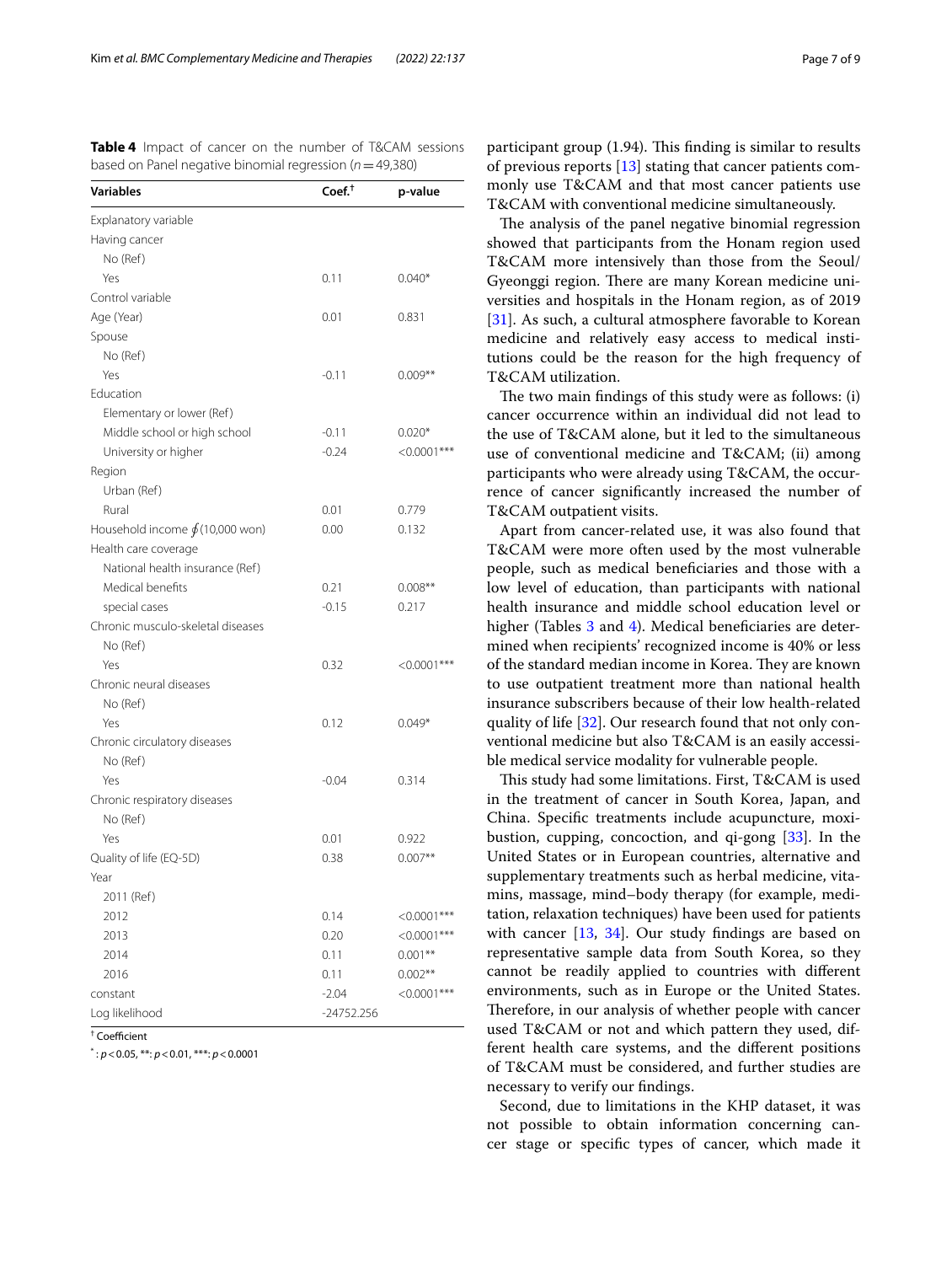challenging to conduct a more in-depth analysis. To develop evidence-based policies regarding cancer, it is necessary to obtain reliable evidence-based data [\[35](#page-8-28)]. Future studies need to ensure that detailed questions can be posed in relation to comprehensive datasets to extend the possibility of determining more informative results concerning cancer.

Third, some variables that could have affected medical use were omitted. According to Anderson's model, the need factor has the greatest infuence on medical use, which is a disease-related factor. Though we attempted to utilize the number of chronic diseases variables, however, this was not used due to increased multicollinearity with other chronic disease variables. The 'Chlarson comorbidity index' was also considered, but since the KCD code was not used in the 2011 data, it could not be applied.

This study confirmed that the use of T&CAM and conventional medicine signifcantly increased in the event of cancer occurrence. With recent advances in medical technology, the fve-year survival rate is increasing [\[36](#page-8-29)]. This suggests the need to establish a treatment guide for the combination of T&CAM and conventional medicine for cancer treatment. Therefore, when establishing a treatment guide for cancer patients and conducting a national R&D, the combination of T&CAM and conventional medicine should be considered. Policy support (e.g., health insurance) is needed to provide evidencebased cancer treatment to patients based on clinical evidence.

Based on the results, we suggest the following for future studies: (i) Surveys, systematic reviews, retrospective studies, and clinical studies are needed to investigate which T&CAM treatments are frequently used for specifc cancers; (ii) Multicenter and international RCTs are necessary to clearly determine the point of intervention for T&CAM by comparing T&CAM treatment with conventional medicine for specific cancers; (iii) The studies need to be conducted with suitable methods and data for each country in the United States, Europe, and other regions.

# **Conclusion**

Our study fndings showed that cancer occurrence within an individual did not lead to the use of T&CAM alone but led to the simultaneous use of conventional medicine and T&CAM. Among participants already using T&CAM, the occurrence of cancer signifcantly increased the number of T&CAM outpatient visits. It was also found that T&CAM has been utilized more often by the most vulnerable people, such as medical benefciaries and those with a low level of education.

## **Abbreviations**

EQ-5D: EuroQol-5 Dimension; T&CAM: Traditional, complementary and alternative medicine; KHP: Korea Health Panel; QOL: Quality of life; HRQOL: Health-related quality-of-life; KIHASA: Korea Institute for Health and Social Afairs; OR: Odds ratio.

#### **Acknowledgements**

We would like to thank Editage ([www.editage.co.kr](http://www.editage.co.kr)) for English language editing.

#### **Authors' contributions**

DSK, SHS, SWS and MJP conceived and designed the study. DSK and MJP performed the data collection, data analysis and interpretation of data. DSK, SHS and MJP drafted the manuscript. DSK, SHS, SWS and MJP conducted a critical review of the manuscript. SHS and MJP fnalized the manuscript. All authors read and approved the fnal manuscript.

## **Funding**

This research was supported by a grant of the Korea Health Technology R&D Project through the Korea Health Industry Development Institute (KHIDI), funded by the Ministry of Health & Welfare, Republic of Korea (grant number: HI20C0867). Funding body did not participate in the design of the study, collection, analysis, and interpretation of data and in writing the manuscript.

#### **Availability of data and materials**

The Korea Health Panel (KHP) data used in this study can be obtained at <https://www.khp.re.kr:444/eng/data/data.do> after registration.

## **Declarations**

#### **Ethics approval and consent to participate**

Ethical approval was quickly obtained from the Institution Review Board of Korea Institute for Health and Social Afairs (IRB number 2020–05) in February 2020, since the Korea Health Panel is secondary data that does not contain any private information, available as a public domain.

## **Consent for publication**

Not applicable.

## **Competing interests**

The authors declare that they have no competing interests.

#### **Author details**

<sup>1</sup> College of Oriental Medicine, Dongshin University, Naju, Jeollanam-do, 58245, South Korea. <sup>2</sup> Department of Policy Development, National Institute of Korean Medicine Development, Junggu, Seoul 04561, South Korea. <sup>3</sup>National Agency for Korean Medicine Innovative Technologies Development, National Institute of Korean Medicine Development, Junggu, Seoul 04561, South Korea.

Received: 26 March 2021 Accepted: 25 April 2022 Published online: 18 May 2022

#### **References**

- <span id="page-7-0"></span>1. Xiang Y, Guo Z, Zhu P, Chen J, Huang Y. Traditional Chinese medicine as a cancer treatment: Modern perspectives of ancient but advanced science. Cancer Med. 2019;8(5):1958–75.
- <span id="page-7-1"></span>2. Kim YA, Lee YR, Park J, et al. Socioeconomic burden of cancer in Korea from 2011 to 2015. Cancer Res Treat. 2020;52(3):896–906.
- <span id="page-7-2"></span>3. Bray F, Ferlay J, Soerjomataram I, Siegel RL, Torre LA, Jemal A. Global cancer statistics 2018: GLOBOCAN estimates of incidence and mortality worldwide for 36 cancers in 185 countries. CA Cancer J Clin. 2018;68(6):394–424.
- 4. World Health Organization. WHO traditional medicine strategy: 2014–2023. Geneva: World Health Organization; 2013.
- <span id="page-7-3"></span>5. Abuduli M, Ezat WP, Aljunid S. Role of traditional and complementary medicine in universal coverage. Malays J Public Health Med. 2011;11:1–5.
- <span id="page-7-4"></span>6. Horneber M, Bueschel G, Dennert G, Less D, Ritter E, Zwahlen M. How many cancer patients use complementary and alternative